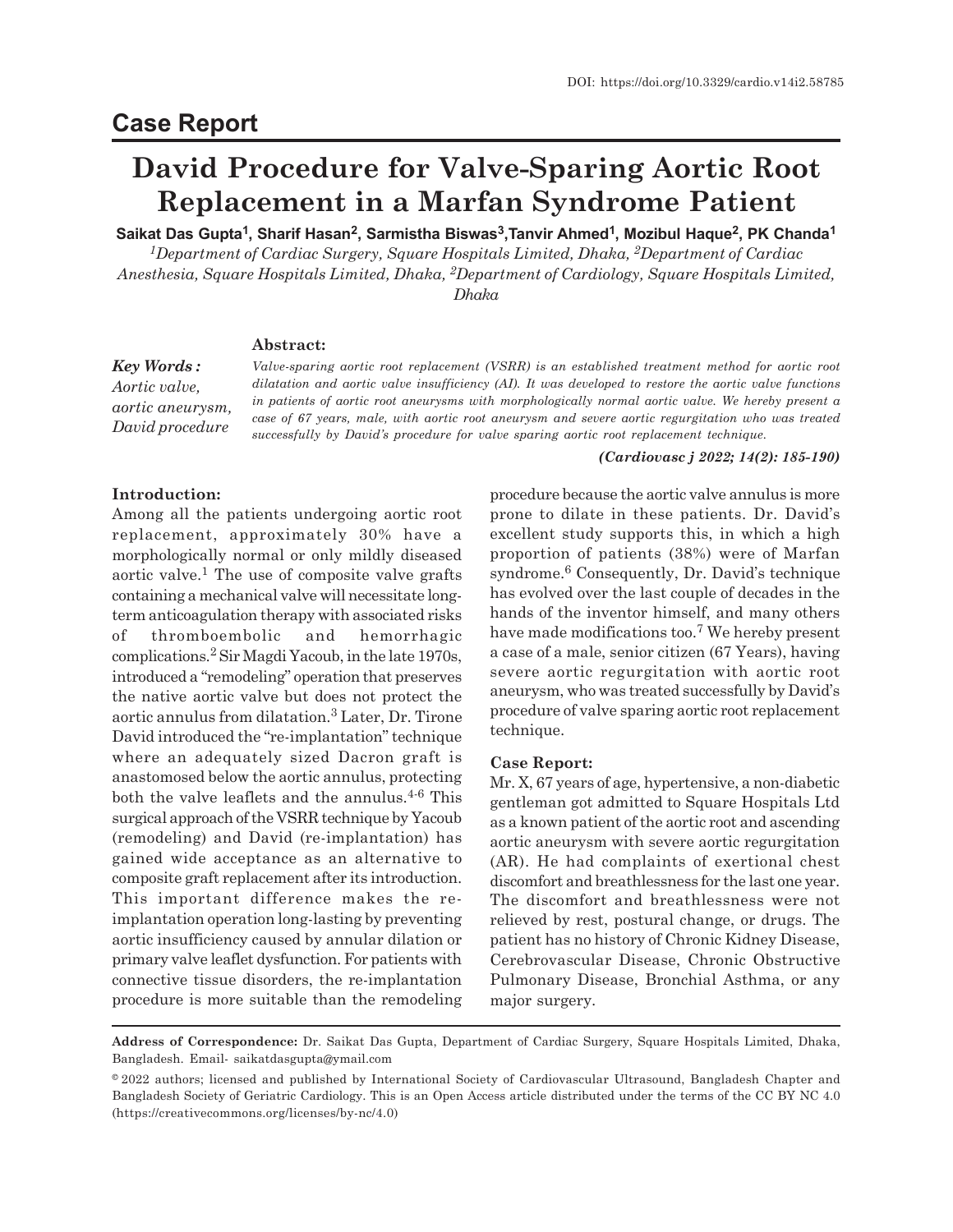

**Fig.-1:** *X-ray chest PA view in the erect posture*

His pre-operative BP was 110/80 mm of Hg and his heart rate was 90b/min. All his pre-operative biochemical reports were normal. His serum creatinine was 1.1 mg/dl, BSA was  $1.8 \text{ m}^2$ , and his Euroscore II for in-hospital mortality was 2.84%. The patient's pre-operative color Doppler echocardiogram showed severe aortic regurgitation (eccentric jet) due to grossly dilated aortic root and ascending aorta. His AV annulus was 24 mm, sinotubular junction 56 mm, and ascending aorta was 66 mm. Good RV systolic function and global LV hypokinesia was also seen. His LVIDd/IDs were 80/64 mm with moderate LV systolic dysfunction (EF-40%) and PASP-was 40 mm of Hg. No pericardial effusion or intracardiac thrombus was seen. Coronary angiogram showed non-critical coronary artery disease (20-30% plaque) at mid LAD.

# **Surgery:**

The patient was operated under all aseptic precaution after optimizing his physical condition on October 2021. Central venous line (Right, jugular), right radial and left femoral arterial lines, rectal and nasopharyngeal temperature probes along with NIRS (near-infrared spectroscopy) were established. After median sternotomy, the thymus was dissected. Pericardiotomy was done and after heparinization and proper ACT, CPB was



**Fig 2:** *Grossly dilated aortic root with the healthy distal aorta*

established with distal aortic arch and RA cannulation. The patient was cooled to 28 °C. An Aortic X clamp was applied at the distal ascending aorta and a horizontal aortotomy was done 1 cm above the STJ, followed by delivery of selective antegrade del-Nido cardioplegia. The heart was arrested at diastole. Left Ventricular (LV) venting was done through the right superior pulmonary vein. The aortic root and ascending aorta were found grossly dilated and the tricuspid aortic valve was found severely incompetent. During dissection



**Fig.-3:** *Gross non-coaptation of aortic valve cusps (arrow) seen through the transected aorta*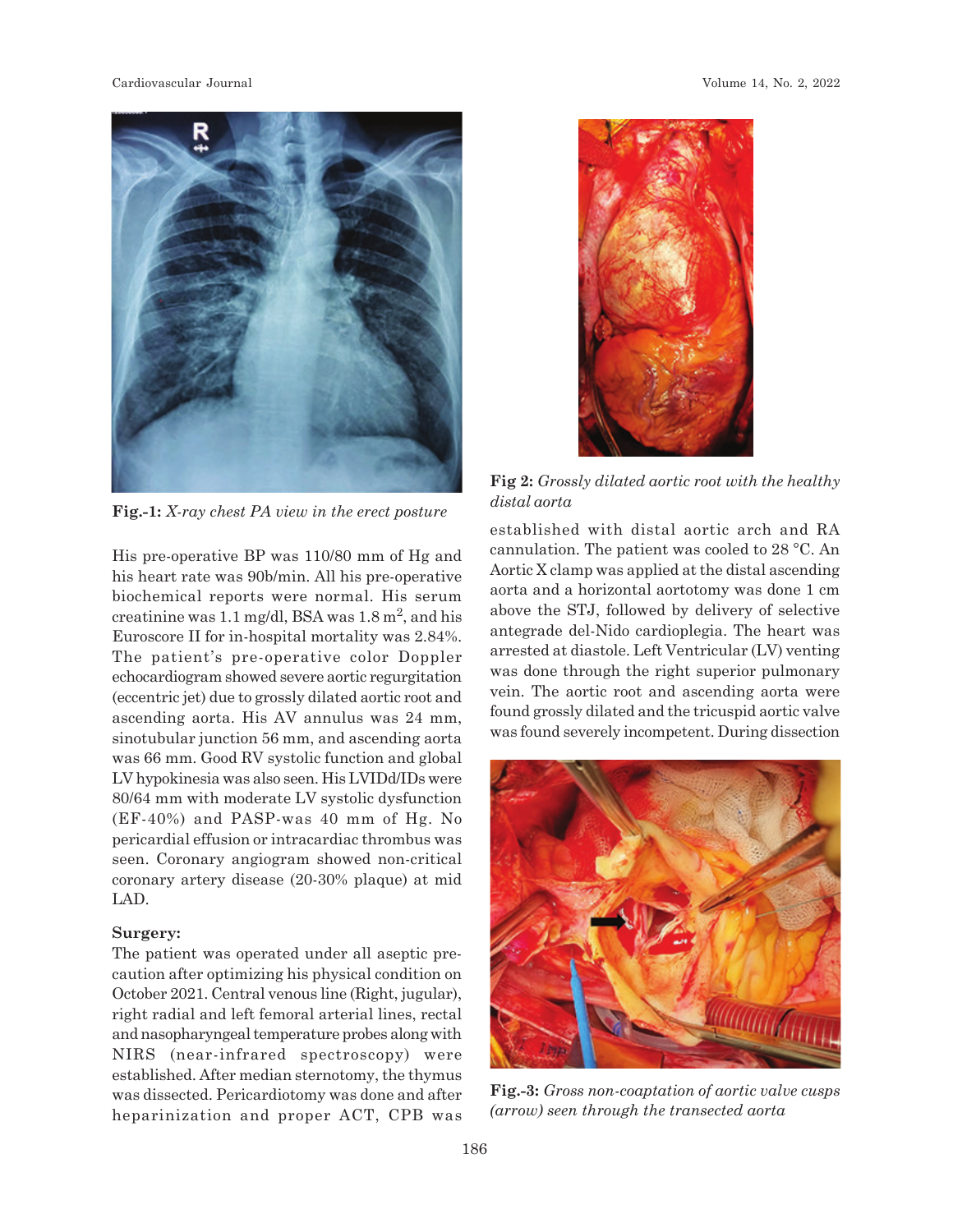special care was taken not to injure RCA ostium as it may occasionally be misplaced cranially. Three traction stitches with 4-0 pledgeted polypropylene were placed at 3 commissures. Careful dissection of aortic root was done as low as possible starting from non-coronary sinus. Finally, two coronary buttons were harvested leaving 5-8 mm aortic tissue. Sizing of the graft was done with a valve sizer. The proximal anastomosis was completed with a 26 mm straight tube graft with 12 pledgeted 3-0 polyester stitches. The suture lines as well as the re-implanted valve were checked. Later on, both the coronary buttons were re-implanted and bio-glue was applied at the proximal suture line. The distal aortic anastomosis was done and the aortic cross-clamp was released after proper de-airing. Heart weaned from CPB at normal sinus rhythm. Total CPB time was 212 minutes and ACC time was 156 minutes. TEE showed a competent aortic valve. De-cannulation done. After achieving hemostasis chest wound was closed in layers keeping chest drain tubes and RV pacing wire in situ.

The patient was shifted to ICU with minimum inotrope support and was extubated on the subsequent morning. His postoperative chest drainage was minimum. The patient's in-hospital course was eventless, except once a mild decrease



**Fig.-4:** *Post repair aortic valve along with both the coronary buttons (arrows) to be anastomosed*

of platelet counts on the 2nd postoperative day which came back to normal on the 5th postoperative day. His postoperative color Doppler echocardiogram showed a normally functioning aortic valve and the normal laminar flow inside the aortic conduit (MPG 05mm of Hg). No valvular or paravalvular leakage was seen. Good RV systolic function, global LV hypokinesia was seen along with moderate LV systolic dysfunction (EF-40%), Concentric LVH, PASP-30 mm of Hg. No pericardial effusion or intracardiac thrombus was seen. The patient was discharged on the 8th postoperative day with 75 mg clopidogrel and aspirin.



**Fig.-5:** *Commissures suspended with stays along with both the coronary buttons (arrows)*



**Fig 6:** *Post-procedure ECG*

### **Discussions:**

One important worry is that when the aortic cusps are placed inside a cylindrical structure without aortic sinuses, the annulus becomes rigid, which may lead to increased stress on the aortic cusps and a higher risk of late valve failure.<sup>8</sup> Thus, many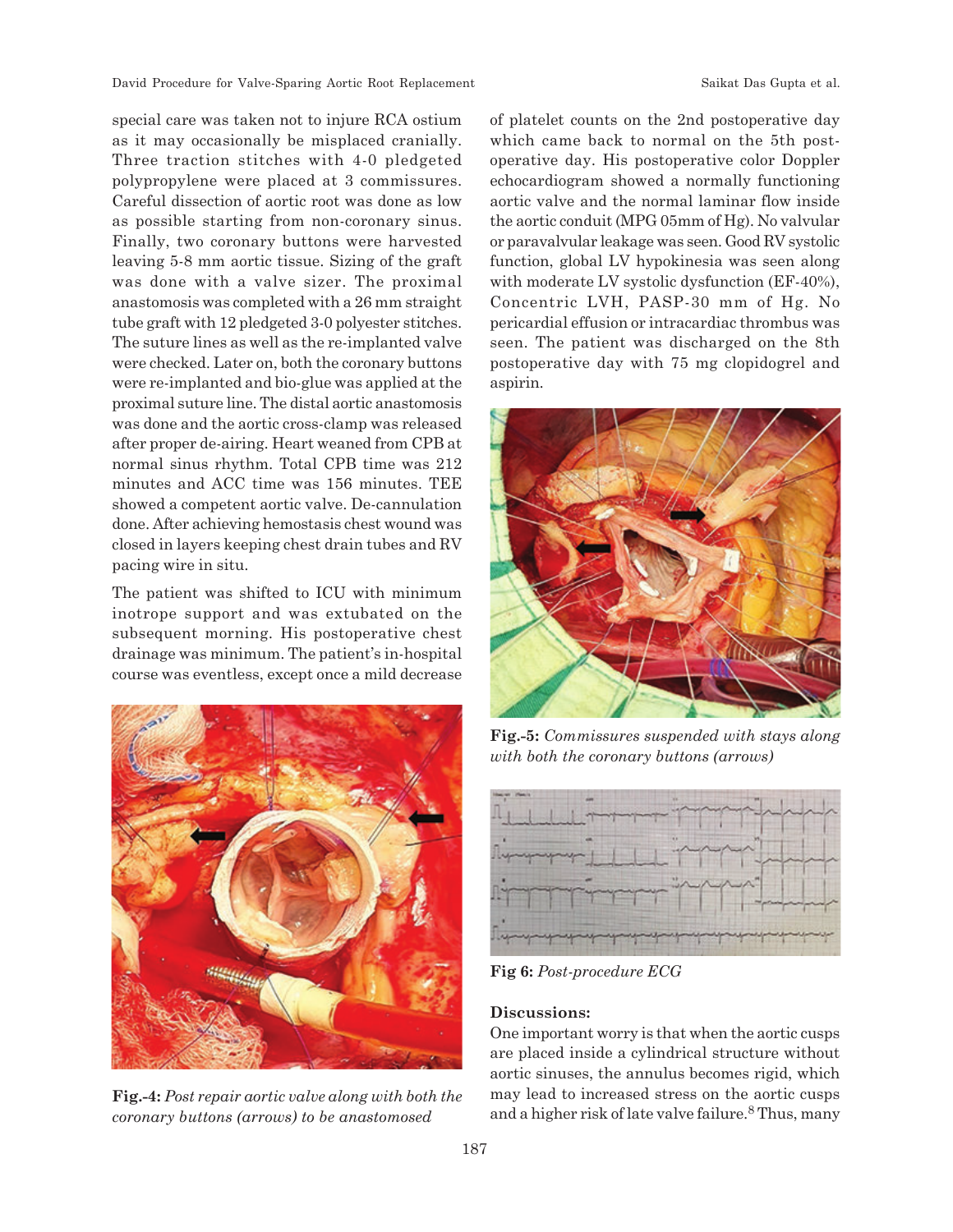surgeons' aimed to re-establish natural root geometry as far as possible as described by Pacini et al.<sup>9</sup> and later further optimized by de Kerchove et al.10,11 Some surgeons advocate restoration of cusp coaptation well above the annular plane and to maintain a minimum of 7 mm of coaptation length. Schäfer's group clearly demonstrated the concept of effective coaptation height and its importance concerning the late outcome.<sup>12</sup> Moreover, the use of Schäfer's caliper to measure effective coaptation height for achieving and predicting the desired operative result has shown promising results. Lansac group has done extensive work for the standardization of the procedure.<sup>1</sup> The creation of the neo-sinuses has been simplified by the use of Valsalva prosthesis (Gelweave Valsalva™ by Sultzer Vascutek, Renfrewshire, Scotland). The exact measurements in the longitudinal direction are more detailed with the Valsalva prosthesis because it has no longitudinal stretch at the aortic root level.13 But Valsalva grafts are costly, and to reduce the cost of surgery we are using straight tube grafts (thanks to Dr. Malakh Shreshtha for his excellent support to develop this technique). Short-term outcomes in our patients are encouraging with the straight tube grafts.

The primary indication for VSRR in all patients was aneurysm of the aortic root. Based on the ESC guidelines; thresholds for surgery were 50 mm root diameter at the sinus level in patients with connective tissue disease and 45 mm if risk factors like family history of aortic dissection, progressive dilatation (>2 mm/year), severe AR, or mitral valve regurgitation and desire for pregnancy.14 For patients with bicuspid aortic valves, the threshold recently changed from 50 to 55 mm in the absence of other risk factors according to the latest ESC guidelines on valvular heart disease (version 2012).15 Aortic root dimension > 55mm, has been suggested as a risk factor for late valve dysfunction after VSRR.16 Extended indications include patients with acute aortic dissections (ADs), previous surgery for congenital heart disease (CHD), and connective tissue disorders (CTD), with published durable mid-term results.<sup>17</sup>

It has been demonstrated that aortic annular dilatation (aortic annulus >25 mm) is a risk factor for early and late failure.<sup>1</sup> Therefore, there is a frequent need to reduce the aortic annulus. Subcommissural annuloplasty described by Fraser and  $Cosgrove<sup>18</sup>$  is frequently used in aortic valvesparing root replacement techniques. Clearly, it increases the area of cusp coaptation, and it is helpful to prevent or treat small residual leaks, especially if the exact mechanism is not completely clear. Abnormal cusp motion and restriction is one limitation of this technique, especially in the commissural area, which may induce an outflow gradient across the valve.

The re-implantation procedure has some clear benefits, such as the two suture lines (the subannular and the internal aortic), typically causing far superior hemostasis than with the remodeling procedure having only one suture line (often to the diseased aorta, which is more likely to bleed). The complete root of the aorta is reconstructed with this procedure, so in the future, if the spared valve becomes stenotic or incompetent to the extent of valve replacement, the reoperation includes removal and replacement of the native aortic valve instead of a full root re-replacement.<sup>19</sup> Infrequently, there is one young patient requiring aortic root replacement whose valve technically cannot be spared or who has contraindications for mechanical valve replacement or warfarin administration. In this scenario, the reimplantation procedure can be performed to reconstruct the aortic root, followed by excision of the native valve and replacement with a stented bio-prosthesis like a conventional aortic valve replacement (modified bio-Bentall's). Moreover, only a re-operative aortic valve replacement would be required when the bio-prosthesis fails. The reimplantation procedure can be beneficial, in cases of acute or chronic type A aortic dissection, where the aortic root is destroyed or dilated. It's because the dissection barely crosses the aortic annulus, and as a result permits the suture line to be placed in the so-called "normal" un-dissected sub-annular tissue.<sup>5</sup>

Preservation of the native aortic valve resulting in improved hemodynamics and the avoidance of lifelong systemic anticoagulation, especially in young patients are the clear benefits of this method.20 Risk factors associated with long-term valve durability and requirements of reoperation are presently baffling. Bicuspid valve aortopathy,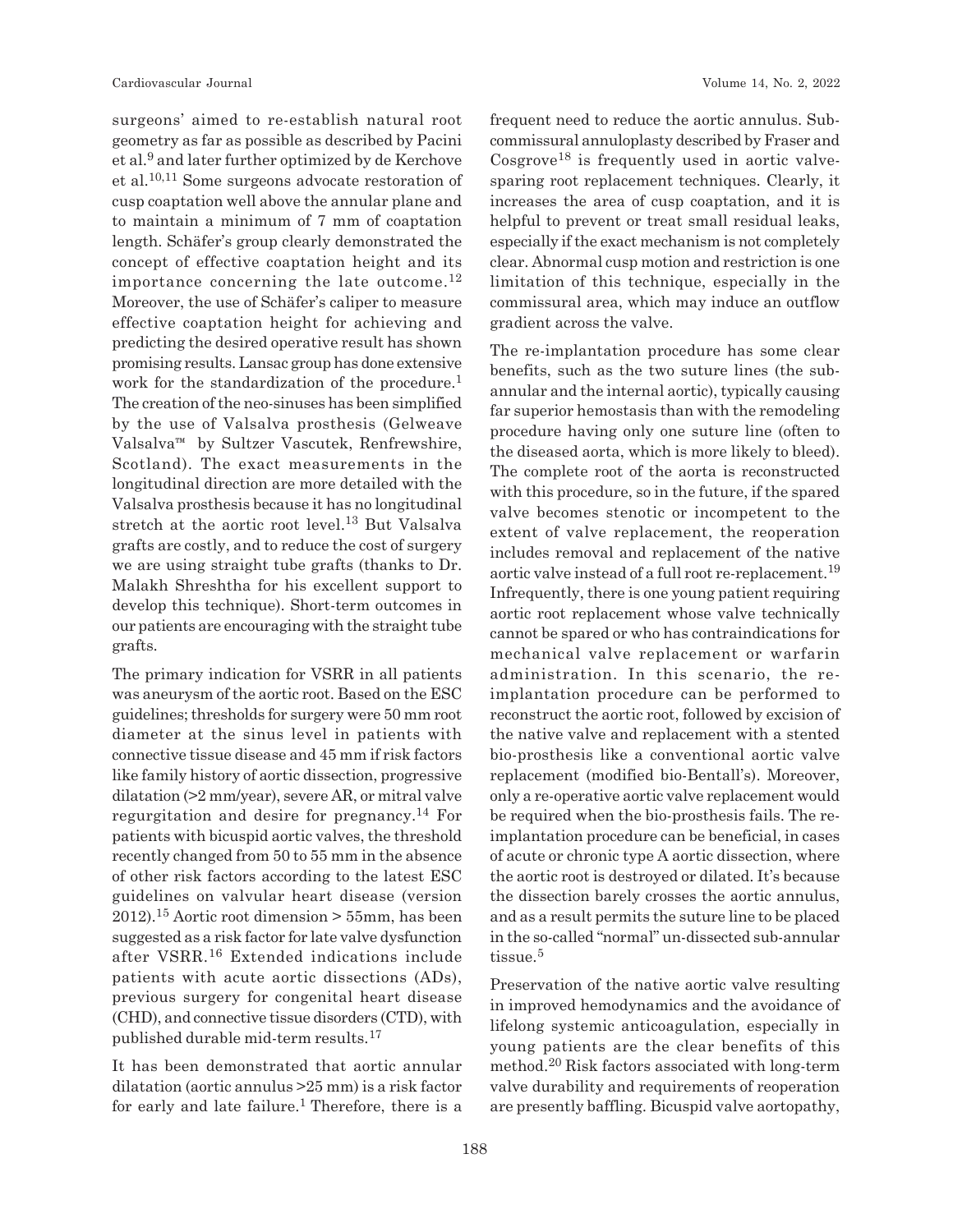aortic leaflet repair, and aortic root diameter have been associated with late aortic regurgitation and reoperations after VSRR.17 Concerns are raised that preserving aortic valve leaflets in patients with CTD might be a risk factor for failed repair because of tissue weakness.20 Yet, VSRR is accepted as the treatment of choice for aortic root dilatation and aortic valve regurgitation in patients with CTD. In a patient cohort, who included patients with BAV, severe aortic valve insufficiency, CHD, and type AAD, overall mid-term outcomes of VSRR in terms of survival, valve dysfunction, and reoperation rate were excellent.<sup>21</sup>

In our patient, the postoperative transthoracic color Doppler echocardiogram showed a normally functioning aortic valve and the normal flow inside the aortic conduit. We follow these patients with a transthoracic echocardiogram at six months and then yearly. At follow-up, after one month of surgery patient was doing satisfactory daily activities.

### **Conclusion:**

A properly performed operation reinstates the aortic root anatomy and it is almost indistinguishable from a normal aortic root on the echocardiogram. A definitive learning curve is required for mastering this technique like all other valve repair techniques. But we think many more surgeons should come forward as it's associated with lower mean aortic valve gradient, frequently seen after mechanical or biologic prosthesis replacement, and requires no anticoagulation.

# **Conflict of Interest - None.**

#### **References:**

- 1. Zehr K, Orszulak T, Mullany C et al. Surgery for aneurysms of the aortic root: a 30-year experience. *Circulation.* 2004;110(11):1364-1371. doi:10.1161/ 01.CIR.0000141593.05085.87
- 2. Ikonomidis J, Kratz J, Crumbley A 3rd et al. Twentyyear experience with the St Jude Medical mechanical valve prosthesis. *J Thorac Cardiovasc Surg.* 2003;126(6):2022-2031. doi:10.1016/j.jtcvs.2003.07.005
- 3. Birks E, Webb C, Child A, Radley-Smith R, Yacoub M. Early and long-term results of a valve-sparing operation for Marfan syndrome. *Circulation.* 1999;100(19 Suppl):II29-II35. doi:10.1161/01.cir.100.suppl\_2.ii-29
- 4. David T, Feindel C, David C, Manlhiot C. A quarter of a century of experience with aortic valve-sparing

operations. *J Thorac Cardiovasc Surg.* 2014;148(3):872- 880. doi:10.1016/j.jtcvs.2014.04.048

- 5. David T, Feindel C. An aortic valve-sparing operation for patients with aortic incompetence and aneurysm of the ascending aorta. *J Thorac Cardiovasc Surg*. 1992;103(4):617-622. doi:10.1016/s0022-5223(19)34942-6
- 6. David T, Feindel C, Webb G, Colman J, Armstrong S, Maganti M. Aortic valve preservation in patients with aortic root aneurysm: results of the reimplantation technique. *Ann Thorac Surg*. 2007; 83(2):S732-S790. doi:10.1016/j.athoracsur.2006.10.080
- 7. Lansac E, Di Centa I, Sleilaty G et al. An aortic ring: from physiologic reconstruction of the root to a standardized approach for aortic valve repair. *J Thorac Cardiovasc Surg*. 2010;140(6 Suppl):S28-S51. doi:10.1016/j.jtcvs.2010.08.004
- 8. Leyh R, Schmidtke C, Sievers H, Yacoub M. Opening and closing characteristics of the aortic valve after different types of valve-preserving surgery. *Circulation.* 1999;100(21):2153-2160. doi:10.1161/01.cir.100.21.2153
- 9. Pacini D, Settepani F, De Paulis R et al. Early Results of Valve-Sparing Reimplantation Procedure Using the Valsalva Conduit: A Multicenter Study. *Ann Thorac Surg*. 2006;82(3):865-872. doi:10.1016/ j.athoracsur.2006.04.018
- 10. Boodhwani M, de Kerchove L, Glineur D et al. Repair of regurgitant bicuspid aortic valves: a systematic approach. *J Thorac Cardiovasc Surg.* 2010; 140(2): 276- 284.e1. doi:10.1016/j.jtcvs.2009.11.058
- 11. de Kerchove L, Mosala Nezhad Z, Boodhwani M, El Khoury G. How to perform valve sparing reimplantation in a tricuspid aortic valve. *Ann Cardiothorac Surg.* 2013; 2(1):105-112. doi:10.3978/j.issn.2225-319X.2013.01.16
- 12. Marom G, Haj-Ali R, Rosenfeld M, Schäfers HJ, Raanani E. Aortic root numeric model: annulus diameter prediction of effective height and coaptation in postaortic valve repair. *J Thorac Cardiovasc Surg.* 2013; 145(2):406-411.e1. doi:10.1016/j.jtcvs.2012.01.080
- 13. Koolbergen D, Manshanden J, Bouma B et al. Valvesparing aortic root replacement†. *European Journal of Cardio-Thoracic Surgery*. 2014;47(2):348-354. doi:10.1093/ejcts/ezu167
- 14. Groenink M, Lohuis T, Tijssen J et al. Survival and complication free survival in Marfan's syndrome: implications of current guidelines. *Heart.* 1999; 82(4): 499-504. doi:10.1136/hrt.82.4.499
- 15. Vahanian A, Alfieri O, Andreotti F et al. Guidelines on the management of valvular heart disease (version 2012): the Joint Task Force on the Management of Valvular Heart Disease of the European Society of Cardiology (ESC) and the European Association for Cardio-Thoracic Surgery (EACTS). *Eur J Cardiothorac Surg.* 2012; 42(4):S1-S44. doi:10.1093/ejcts/ezs455
- 16. Esaki J, Leshnower B, Binongo J et al. Risk Factors for Late Aortic Valve Dysfunction After the David V Valve-